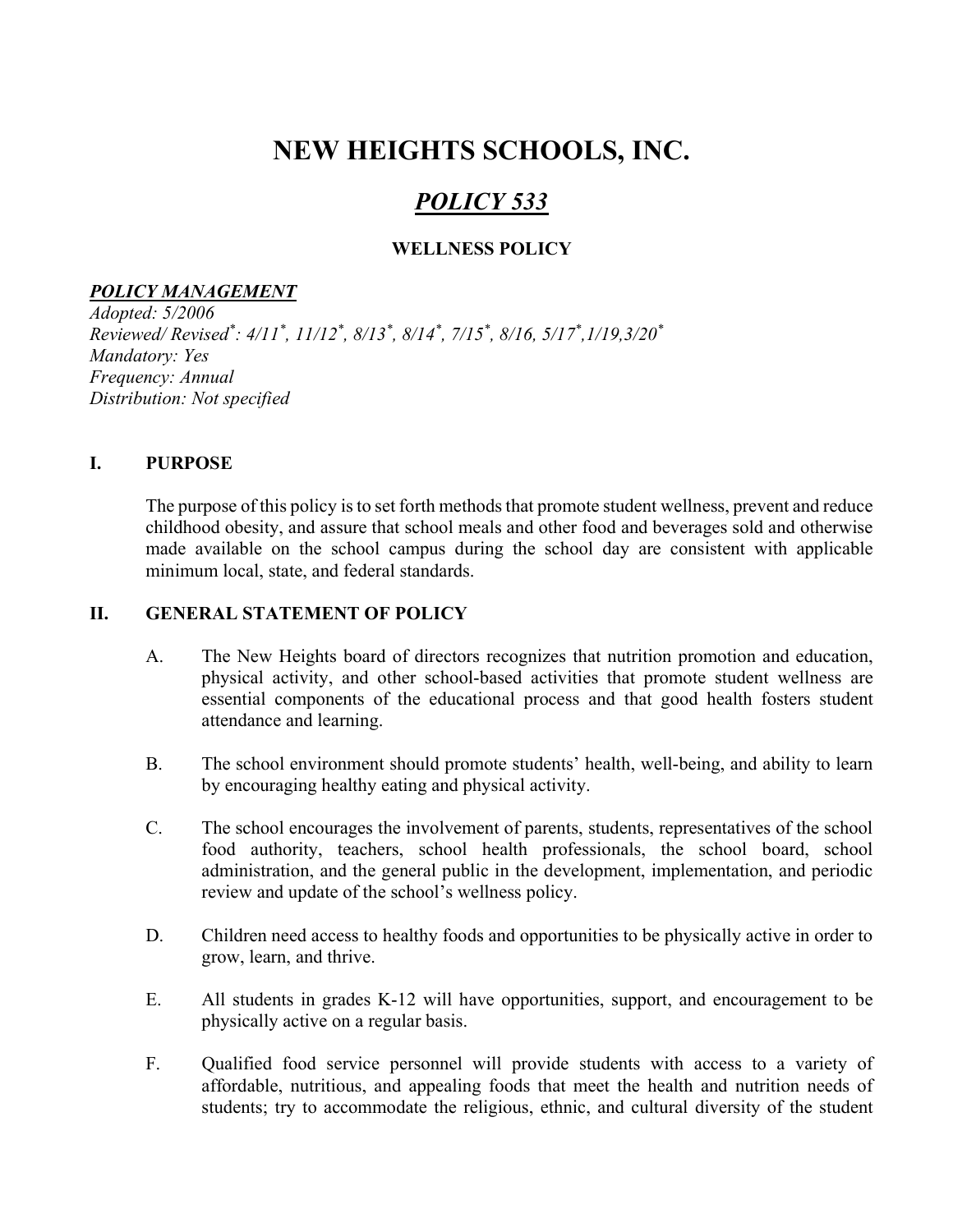body in meal planning; and will provide clean, safe, and pleasant settings and adequate time for students to eat.

## III. WELLNESS GOALS

## A. Nutrition Promotion and Education

- 1. The school will encourage and support healthy eating by students and engage in nutrition promotion that is:
	- a. offered as part of a comprehensive program designed to provide students with the knowledge and skills necessary to promote and protect their health;
	- b. part of health education classes as well as classroom instruction in various subjects, where appropriate; and
	- c. enjoyable, developmentally appropriate, culturally relevant, and includes participatory activities
- 2. The school will encourage all students to make age appropriate, healthy selections of foods and beverages, including those sold individually outside the reimbursable school meal programs, such as through ala carte snack lines, or fundraising events.
- B. Physical Activity
	- 1. Students need opportunities for physical activity and to fully embrace regular physical activity as a personal behavior. Toward that end, health and physical education will reinforce the knowledge and self-management skills needed to maintain a healthy lifestyle and reduce sedentary activities such as watching television;
	- 2. Opportunities for physical activity will be incorporated into other subject lessons, where appropriate; and
	- 3. Classroom teachers will provide short physical activity breaks between lessons or classes, as appropriate.

## C. Communications with Parents

- 1. The school recognizes that parents and guardians have a primary role in promoting their children's health and well-being.
- 2. The school will support parents' efforts to provide a healthy diet and daily physical activity for their children.
- 3. The school will encourage parents to pack healthy lunches and snacks and refrain from including beverages and foods without nutritional value.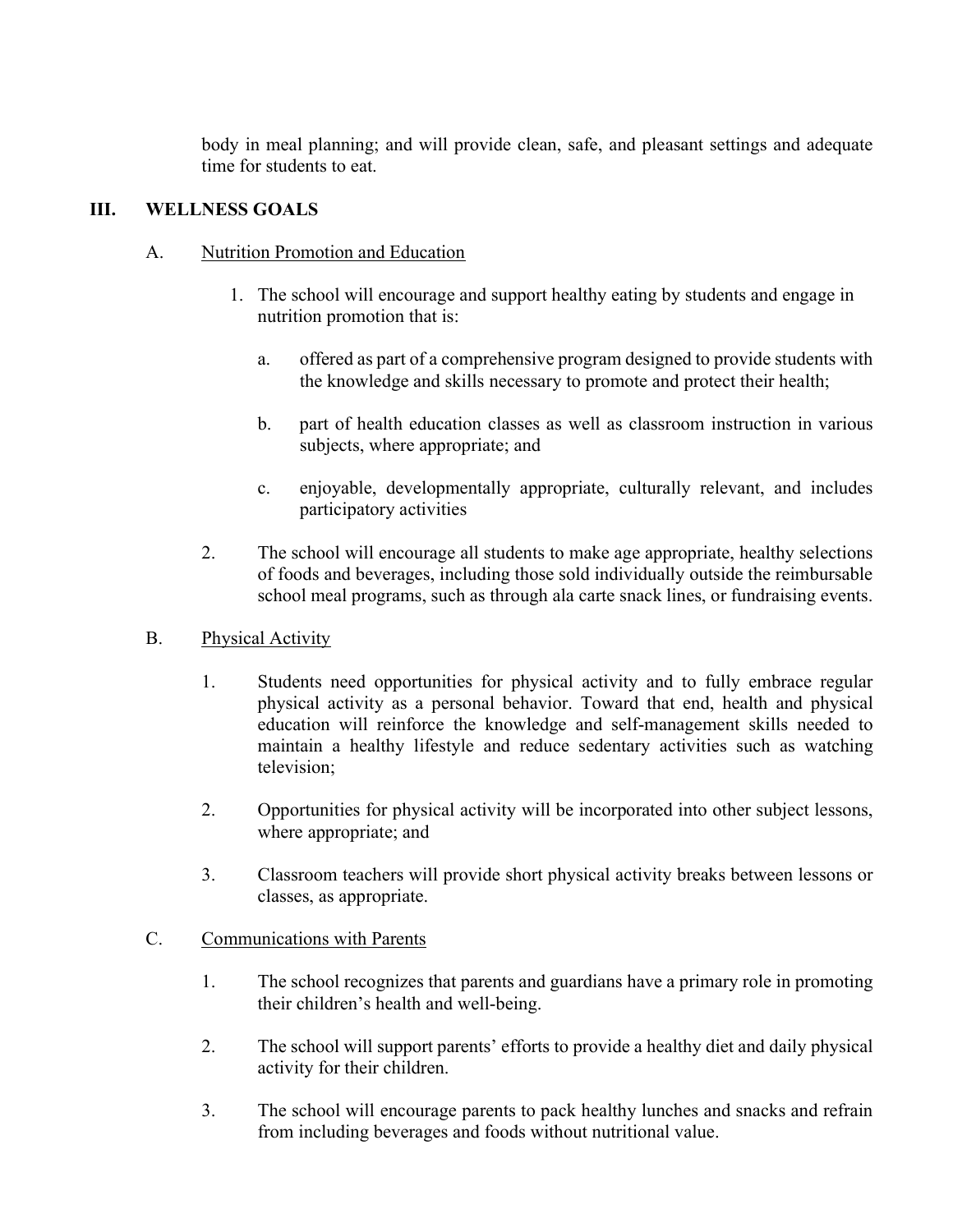4. The school will provide information about physical education and other schoolbased physical activity opportunities and will support parents' efforts to provide their children with opportunities to be physically active outside of school.

## IV. STANDARDS AND NUTRITION GUIDELINES

## A. School Meals

- 1. The school will provide healthy and safe school meal programs that comply with all applicable federal, state, and local laws, rules, and regulations.
- 2. Food service personnel will provide students with access to a variety of affordable, nutritious, and appealing foods that meet the health and nutrition needs of students.
- 3. Food service personnel will try to accommodate the religious, ethnic, and cultural diversity of the student body in meal planning.
- 4. Food service personnel will provide clean, safe, and pleasant settings and adequate time for students to eat.
- 5. Food service personnel will take every measure to ensure that student access to foods and beverages meets or exceeds all applicable federal, state, and local laws, rules, and regulations and that reimbursable school meals meet USDA nutrition standards.
- 6. Food service personnel shall adhere to all applicable federal, state, and local food safety and security guidelines.
- 7. The school will make every effort to eliminate any social stigma attached to, and prevent the overt identification of, students who are eligible for free and reducedprice school meals.
- 8. The school will provide students access to hand washing or hand sanitizing before they eat meals or snacks.
- 9. The school will make every effort to provide students with sufficient time to eat after sitting down for school meals and will schedule meal periods at appropriate times during the school day.
- 10. The school will discourage tutoring, club, or organizational meetings or activities during mealtimes unless students may eat during such activities.

## B. School Food Service Program/Personnel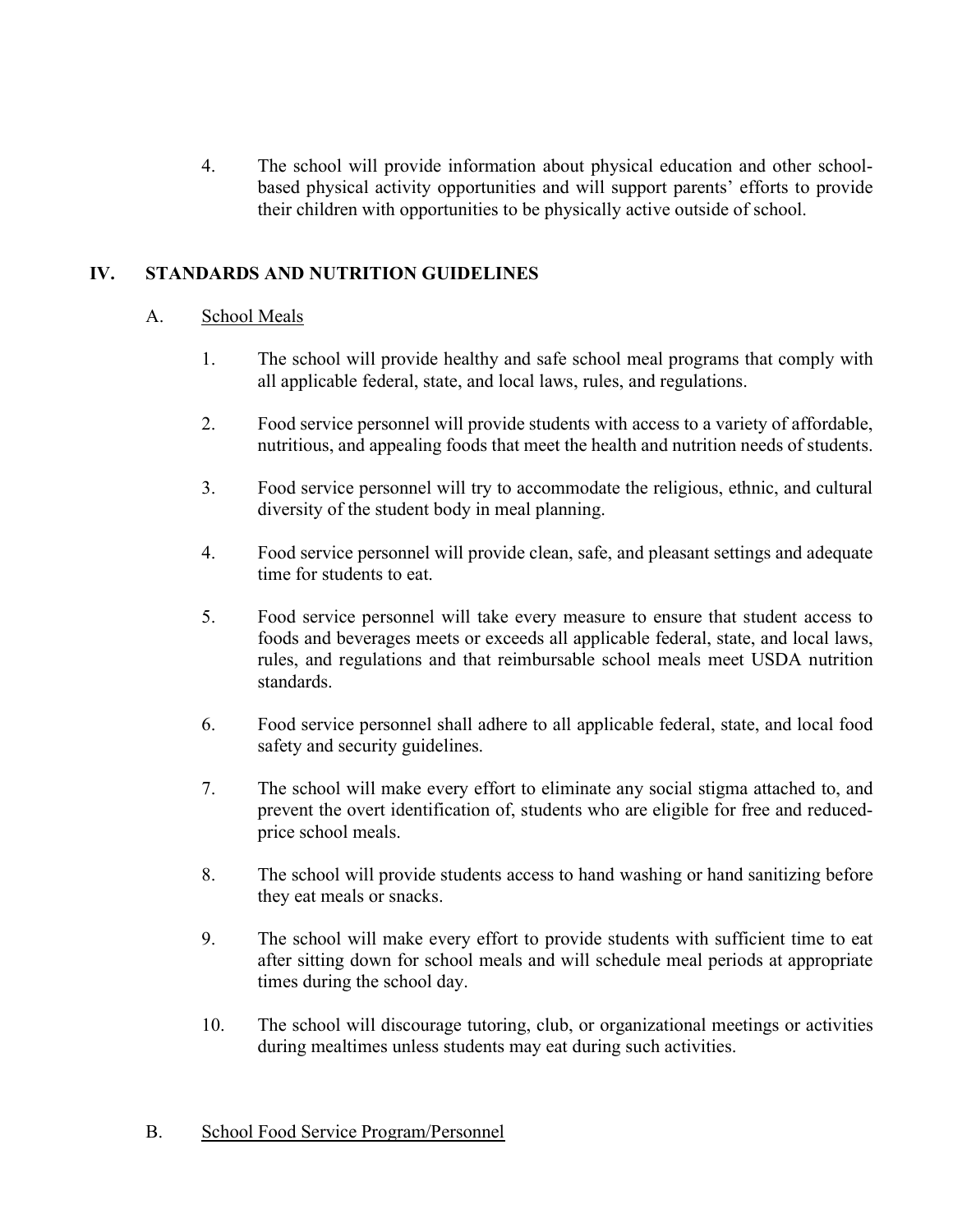- 1. The school shall designate an appropriate person (Wellness Coordinator) to be responsible for the school's food service program, whose duties shall include the creation of nutrition guidelines and procedures for the selection of foods and beverage made available on campus to ensure food and beverage choices are consistent with current USDA guidelines.
- 2. As part of the school's responsibility to operate a food service program, the school will provide continuing professional development for all food service personnel in schools.
- C. Competitive Foods and Beverages
	- 1. All foods and beverages sold on school grounds to students, outside of reimbursable meals, are considered "competitive foods." Competitive foods include items sold a la carte in the cafeteria, from vending machines, school stores, and for in-school fundraisers.
	- 2. All competitive foods will meet the USDA Smart Snacks in Schools (Smart Snacks) nutrition standards and any applicable state nutrition standards, at a minimum. Smart Snacks aim to improve students health and well-being, include consumption of healthful foods during the school day, and create an environment that reinforces the development of healthy eating habits.
	- 3. Before and Aftercare (child care) programs must also comply with the school's nutrition standards unless they are reimbursable under USDA school meals program, in which case they must comply with all applicable USDA standards.

#### D. Other Foods and Beverages Made Available to Students

- 1. Student wellness will be a consideration for all foods offered, but not sold, to students on the school campus, including those foods provided through:
	- (a) Celebrations and parties. The school will provide a list of healthy party ideas to parents and teachers, including non-food celebration ideas.
	- (b) Classroom snacks brought by parents. The school district will provide to parents a list of suggested foods and beverages that meet Smart Snacks nutrition standards.
- 2. Rewards and incentives. Schools will not use foods or beverages as rewards for academic performance or good behavior (unless this practice is allowed by a student's individual education plan or behavior intervention plan) and will not withhold food or beverages as punishment.
- 3. Fundraising. The school district will make available to parents and teachers a list of suggested healthy fundraising ideas.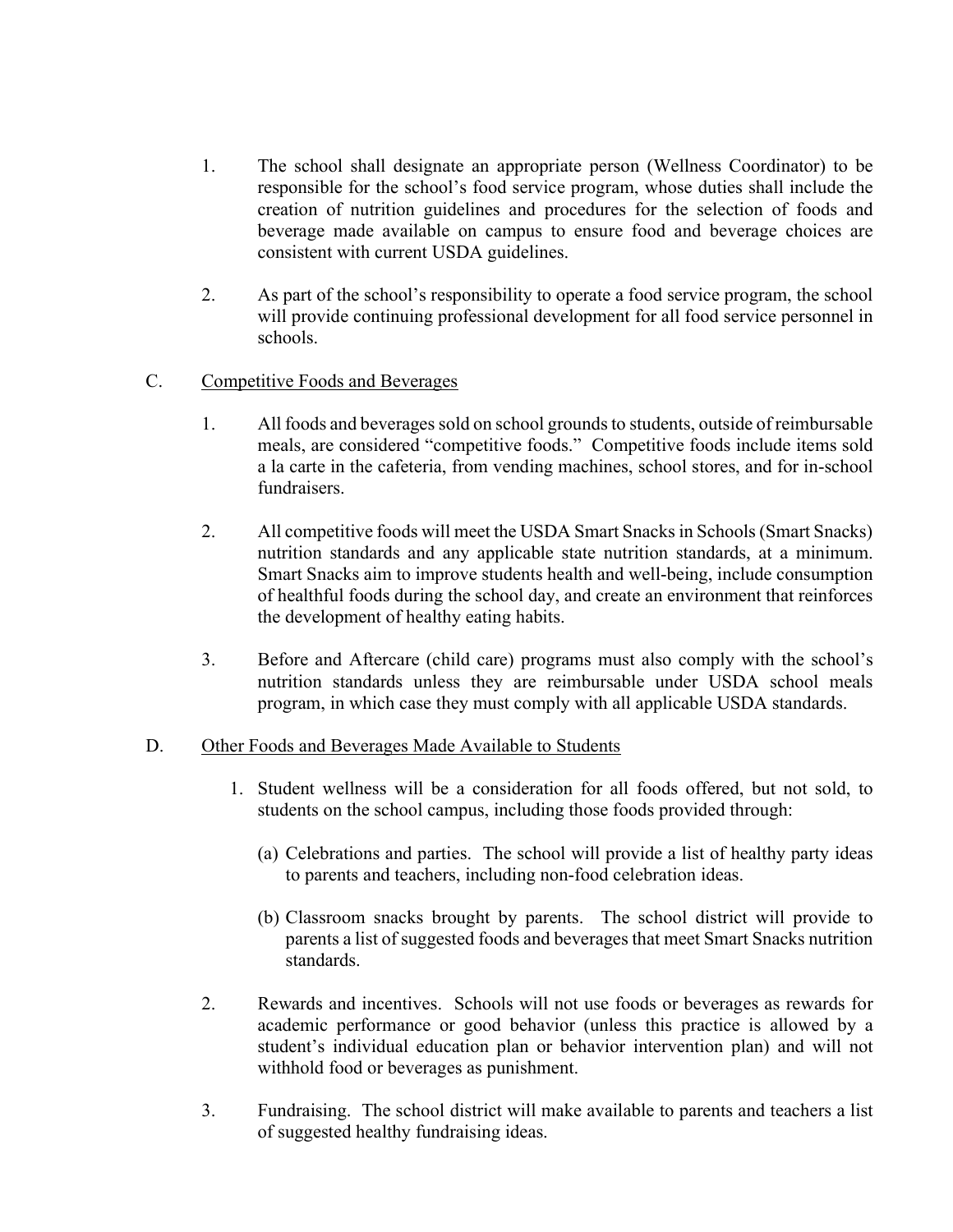## E. Food and Beverage Marketing in Schools

- 1. School-based marketing will be consistent with nutrition education and health promotion.
- 2. Schools will restrict food and beverages marketing to the promotion of only those foods and beverages that meet the Smart Snacks nutrition standards.

## V. WELLNESS LEADERSHIP AND COMMUNITY INVOLVEMENT

## A. Wellness Coordinator

- 1. The principal will designate a school official to oversee the school's wellnessrelated activities (Wellness Coordinator). The Wellness Coordinator will ensure that each school implements the policy.
- 2. The principal, or designated school official, will ensure compliance within the school and will report to the Wellness Coordinator regarding compliance matters upon request.

#### B. Public Involvement

1. The Wellness Coordinator will permit interested parents, students, representatives of the school food authority, teachers of physical education, school health professionals, the school board, school administrators, and the general public to participate in the development, implementation, and periodic review and update of the wellness policy.

## IV. IMPLEMENTATION AND MONITORING

- A. Implementation and Publication
	- 1. After approval by the school board, the wellness policy will be implemented throughout the school.
	- 2. The school will post its wellness policy on its website.
- B. Annual Reporting
	- 1. The Wellness Coordinator will annually inform the public about the content and implementation of the wellness policy and make the policy and any updates to the policy available to the public.
- C. Triennial Assessment